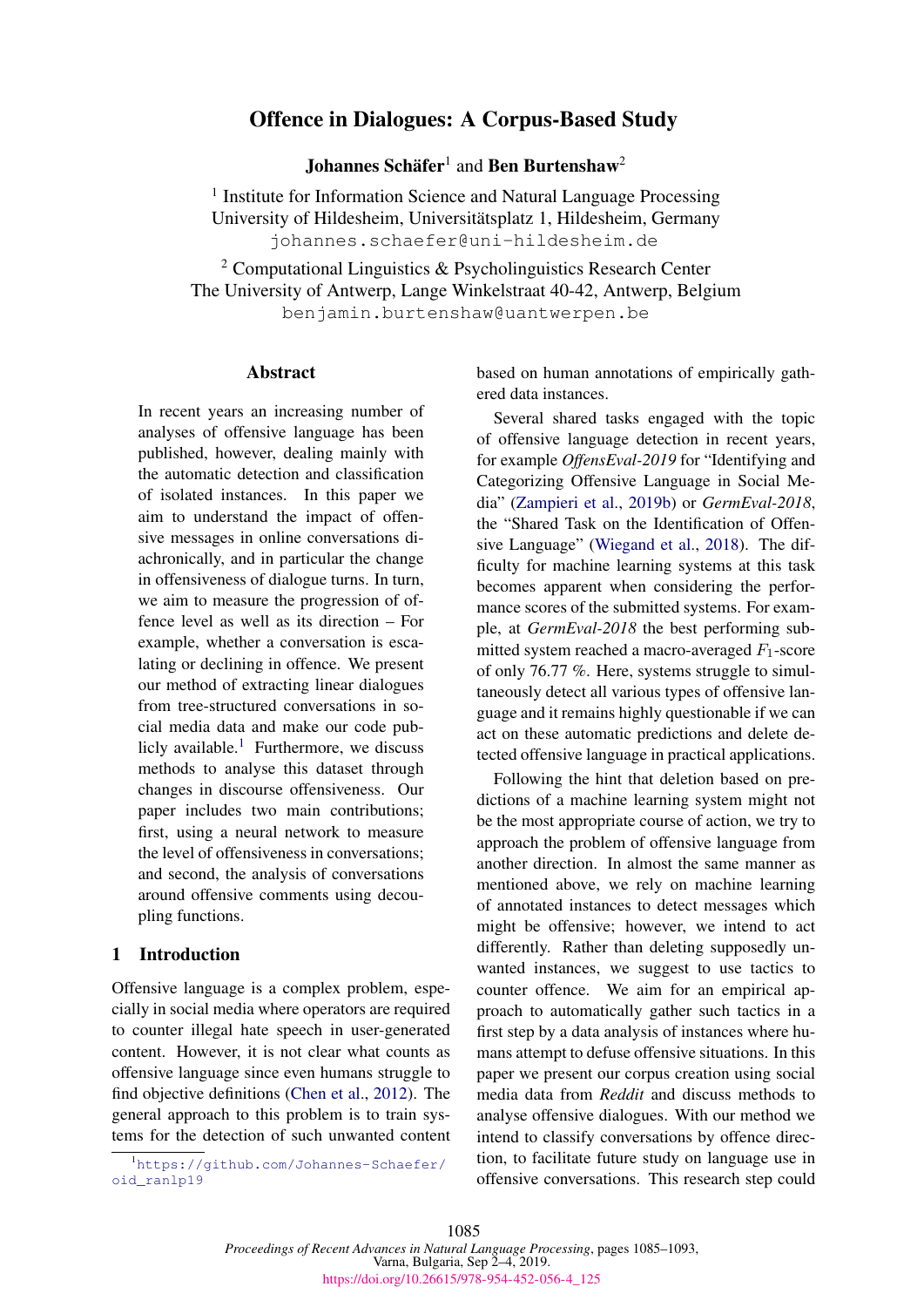prove vital to Natural Language Generation researchers in their effort to tackle offensive language by developing similar tactics.

Hate speech detection, which is closely connected to the detection of offensive language, however, focusing on illegal offence, has also been researched extensively in recent years. An overview of seminal work in this field is given by [Schmidt](#page-8-3) [and Wiegand](#page-8-3) [\(2017\)](#page-8-3).

Context aware models for hate speech detection have been analysed by [Gao and Huang](#page-8-4) [\(2017\)](#page-8-4). Their dataset also preserves the thread structure of microposts, however, their approach is to use the context to gather additional features for the detection process while they do not focus on analysing the change of offensiveness in the conversation.

In related work on offensive language detection in conversations, [Khatri et al.](#page-8-5) [\(2018\)](#page-8-5) present an extensive data collection strategy using different sources of social media data. While they also utilise *Reddit* as data source, they only analyse individual utterances regarding offence.

A corpus with a focus on analysing conversations is presented by [Walker et al.](#page-8-6) [\(2012\)](#page-8-6) as they mine data from a forum and specifically consider the structure of comments in threads. While this corpus has several annotations which might be useful for exploring issues pertaining to online debate, they do not discuss offensive language.

Our research shows similarities to [Zhang et al.](#page-8-7) [\(2018\)](#page-8-7) who try to identify conversations that are likely to turn into offenses and predict the point in which this is likely to happen. We would also like to refer to the notions of constructive language which is discussed by [Kolhatkar and](#page-8-8) [Taboada](#page-8-8) [\(2017\)](#page-8-8) and to a certain extent related to cases of defusing offensive conversations.

For our analysis of contexts of offensive language in dialogues, we decided to acquire our own corpus material which we process using methods tailored for this task. In summary, the research questions which drive our data analysis are as follows: How do people in dialogues react to offensive language? – Especially in terms of: what tactics do they try to counter offence? From a methodological view, we are particularly interested in investigating how to measure the change of offensiveness in turns of a dialogue.

The further sections of this paper are structured as follows: Section [2](#page-1-0) presents our data sources and outlines the corpus construction process. In

Section [3](#page-2-0) we list our methods for data processing and analysis which are then applied to our dataset in experiments as described in Section [4.](#page-5-0) Finally, we conclude by discussing the results and the efficiency of our methods in Section [5.](#page-7-0)

### <span id="page-1-0"></span>2 Corpus Data

The analysis of offensive comments in dialogues requires a dataset of user posted messages which are referencing other messages. Such data can mainly be found on online social media where multiple users discuss a certain topic while interacting with each other. In this section we discuss our corpus construction process and motivate our selection of dialogues.

#### 2.1 Data Sources

The typical sources of online social media data, *Twitter* and *Facebook*, have been mined extensively for text data to be researched, also with regard to containing offensive language or hate speech. The microposts from *Twitter* often lead to flat conversation structures as users mostly initiate a discussion or directly reply to an initial post. Hence, we disregarded this data source for our research on the change of offensiveness in a dialogue. We also decided not to use data from *Facebook* as we could not locate a restricted domain. We were afraid that when only including messages from a few selected *Facebook*-sites, we would not be able to get enough data for a statistical analysis.

To acquire a corpus of deeply structured dialogues about constrained topics, we decided to sample comments from *Reddit*[2](#page-1-1) which is a social news aggregation, web content rating, and discussion website. In our corpus we only include comments from the Europe-*Subreddit*[3](#page-1-2) where users post news or discussions which are geographically or politically related to Europe. We reason this decision on the basis that we – as Europeans – feel eligible to assess the content of these posts and we assume this topic to include lively (possibly heated) discussions containing offensive language. While *Reddit* is an American organisation, authors of posts in the Europe-*Subreddit* are mostly Europeans, but this is not restricted. Non-European users are also allowed to participate in the discus-

<span id="page-1-2"></span><span id="page-1-1"></span><sup>2</sup><https://www.reddit.com/>

<sup>&</sup>lt;sup>3</sup>A *Subreddit* is a forum dedicated to a specific topic as part of the website *Reddit*. The Europe-*Subreddit* can be found at <https://reddit.com/r/europe>.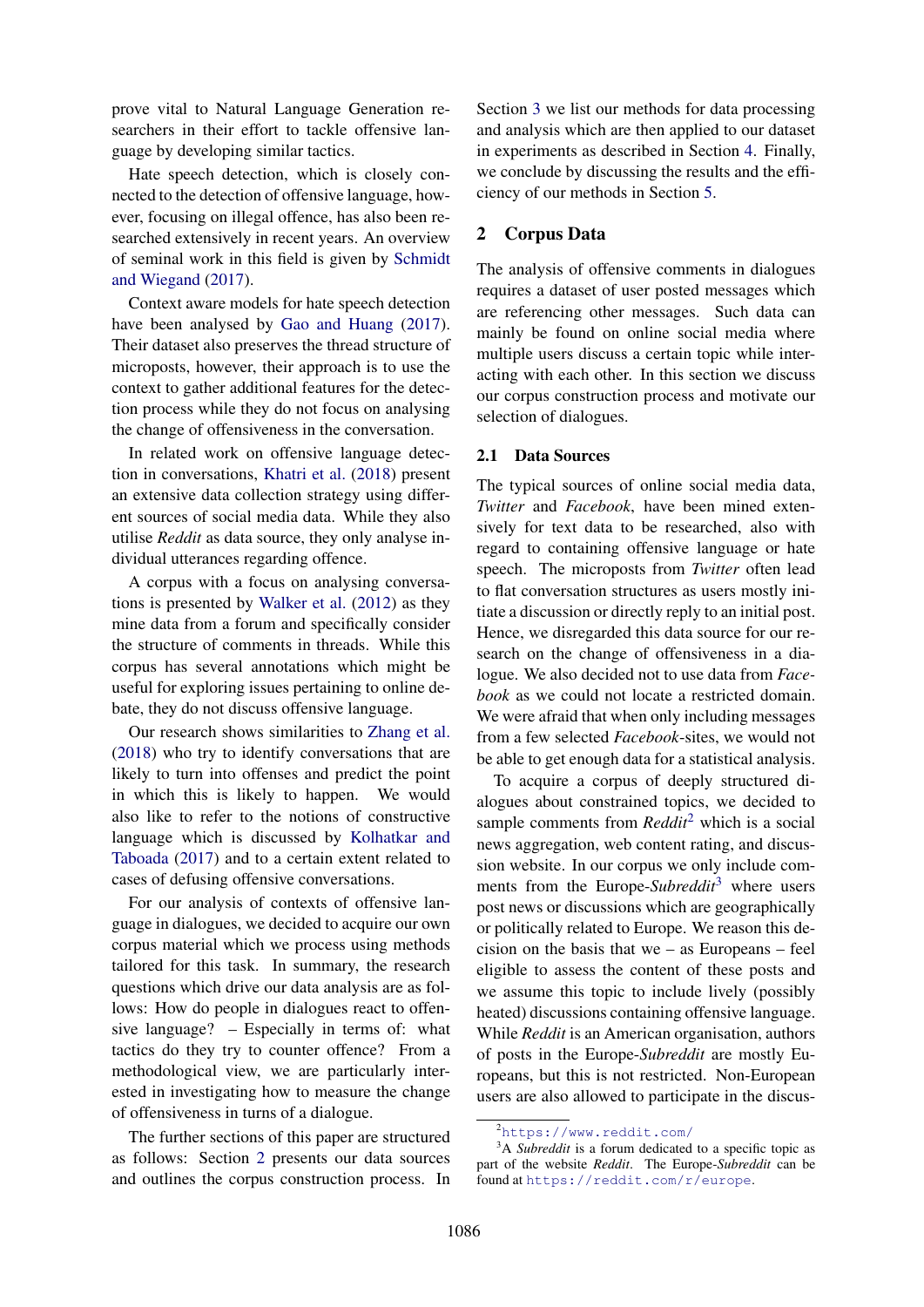sions, however, the content has to be related to topics from Europe.

# 2.2 Source Data Structure

Comments on *Reddit* are structured in threads, each one being a directed graph form of a rooted tree – similar to forums. An initial post, called submission, is directly posted in a *Subreddit* where users share content by posting stories, links, images, and videos. It can also just consist of a headline. Users can then reply to the initial post or to previously posted replies in a recursive manner. Thus, a thread can comprise several comments structured in a tree with the submission as a main or top-level (level 0) post, which corresponds to the root of the tree. Direct replies to the toplevel post, direct successors of the root, we consider as being on level 1, replies to those in turn as being on level 2, etc. Leaf nodes are posts which have no further direct replies. Thus, there is always exactly one directed path from the root to any comment in a thread. A comment can technically never be a direct reply to multiple comments, i. e. cannot have multiple direct predecessors.

### 2.3 Data Acquisition

The first step to construct our corpus is to download *Reddit* posts using the *Python 3 psaw*[4](#page-2-1) module, which is a minimalist wrapper for searching public *Reddit* comments and submissions via the *pushshift.io Reddit API*[5](#page-2-2) . Our script selects all comments in the time frame from 2009-12-31 23:00:00 (first posts in the Europe-*Subreddit*) until 2019-04-04 22:00:00 (date of our corpus initialisation). The downloaded submissions and comments are stored as individual dictionary objects, however, contain metadata (ID for itself and a link to the ID of the predecessor) which allows to reconstruct the abovementioned tree structure. We store them in a *pickle* object and save it into a file.

# 2.4 Corpus Format

To be able to efficiently process these threads automatically as well as manually by annotation, we convert the downloaded data into a specifically tailored *Extensible Markup Language (XML)* corpus format with the following general structure: A single root element subredditcorpus is defined as containing all the other elements. It consists

of multiple submission elements which correspond to the threads in our Europe-*Subreddit* data. A submission element contains an optional main\_post element (which is not present in a few cases when the submission consists only of a headline) and an arbitrary number of comment elements. A main\_post element can either consist of a link element, in cases where no text comment is submitted and only a link to an external site or another *Reddit* post is given, or of a comment element itself. A comment consists of a text string and can recursively nest further comments – besides the comment element of the main\_post element, which never has a successor; however, we do not ensure this in our *XML Document Type Definition (DTD)*.

Several types of metadata are maintained in our *XML* corpus, such as post IDs which allow us to find the original source on the website. Additionally, we store for each comment the date of the post, the author ID (*Reddit* user name), the author\_flair (which is a customisable string appearing next to the user name and specific to each *Subreddit*; in the Europe-*Subreddit* it is possible to choose a country name as a flair and users usually select their country of origin) and the score of the post which was assigned by other users (via down- or upvoting the post).

# <span id="page-2-0"></span>3 Methods

In this section we describe our methods for corpus annotation and processing. First, we present our offensive language detection system in Section [3.1](#page-2-3) which is based on a neural network and predicts offensiveness probabilities for each comment. Then we give our methods for automatically extracting uniformly structured linear dialogues containing offensive language from the corpus in Section [3.2.](#page-4-0) Finally, in Section [3.3,](#page-4-1) we show how we intend to further analyse these linear dialogues by applying decoupling functions to model the change of offensive probability.

### <span id="page-2-3"></span>3.1 Offensive Language Detection

To detect the level of offensiveness of comments we use a supervised machine learning method, which is a typical approach for this task. We train a model on manually labelled messages which have been classified whether they contain offensive language or not. Our system operates solely on the linguistic text of an individual comment

<span id="page-2-1"></span><sup>4</sup><https://github.com/dmarx/psaw>

<span id="page-2-2"></span><sup>5</sup><https://github.com/pushshift/api>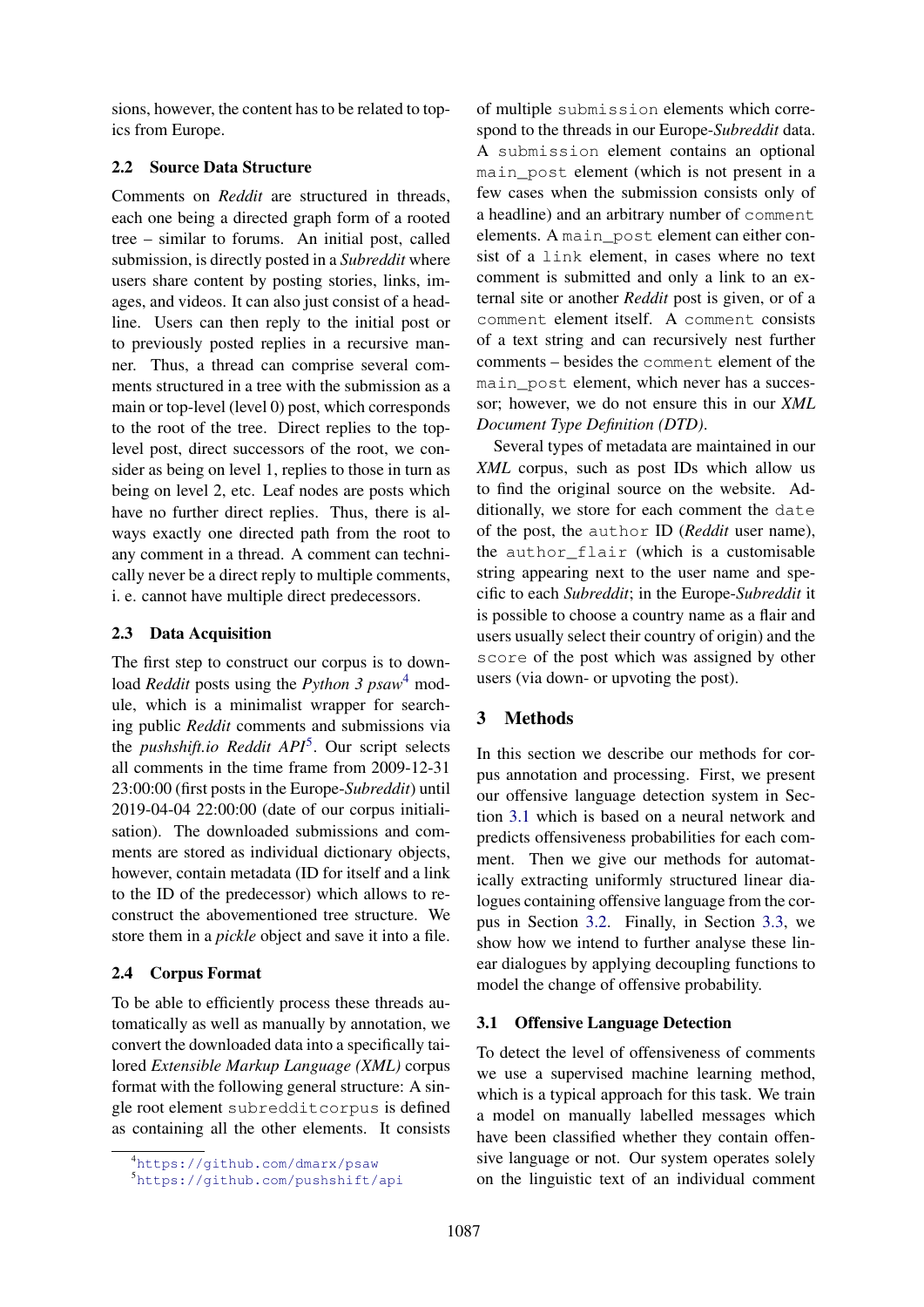

<span id="page-3-0"></span>Figure 1: Neural network model architecture of our offensive language detection system.

as input since there is no overlap in the types of metadata between the training data and our corpus data. For each comment, given its text and the trained model, the system computes an offensiveness probability which is annotated in our corpus. In the remainder of this section we elaborate on a few details of our system – for the full configuration refer to our provided code.

We use a neural network to train a model of offensiveness of short text posts. A neural network is able to learn highly complex functions given enough labelled training data instances. Convolutional Neural Networks (CNNs) are structures commonly applied to natural language which can automatically identify sequences of words in a text that are significant features for a specific classification task. By design, CNNs contain regularisation which is capable to abstract from a limited set of training instances to unseen – ideally similar – test data instances.

Neural Network Architecture: Our overall neural network model is designed as follows (see also Figure [1\)](#page-3-0). In a first step the tokenised<sup>[6](#page-3-1)</sup> input text is encoded as a sequence in an embedding layer. We use (*Tweet-*) word embeddings by [Deriu](#page-8-9) [et al.](#page-8-9) [\(2017\)](#page-8-9) to represent the meaning of our input text based on the principle of distributional semantics. To model offensive language based on the

word embeddings of the input text, we apply six parallel CNNs with different window sizes (from one to six). These CNNs process the given sequence by moving a filter over it from left to right, in each step selecting a number (depending on its fixed window size) of consecutive words and computing a weighted combination of the dimensions of their word embeddings. Thereby, we aim to select word n-grams which are likely to be relevant to assess if a given text instance contains offensive language. Each CNN consists of a single convolutional layer followed by a dropout layer and a max pooling layer. With the inherent regularisation of a CNN by convoluting and max-pooling plus the additional dropout layer (here we use a dropout probability of 0.25), this step includes a considerabe amount of regularisation. We justify this design for our encoder by considering that our test data (*Reddit* comments) is vastly different from the training data (*Twitter* microposts) in terms of text type and website. By using a high amount of regularisation we intend to be able to generalise well when predicting on out-of-domain text. In the final steps of our neural network, the encoded output of the parallel CNNs is concatenated, reformatted using a flatten layer, and finally we compute a score which can be interpreted as offensiveness probability using a densely-connected layer with a sigmoid activation function. The exact parametrisation of the model is given in our provided code.

<span id="page-3-1"></span><sup>6</sup> For tokenisation we use the *NLTK TweetTokenizer* (<www.nltk.org/api/nltk.tokenize.html>) which includes custom-built methods to deal with social media text.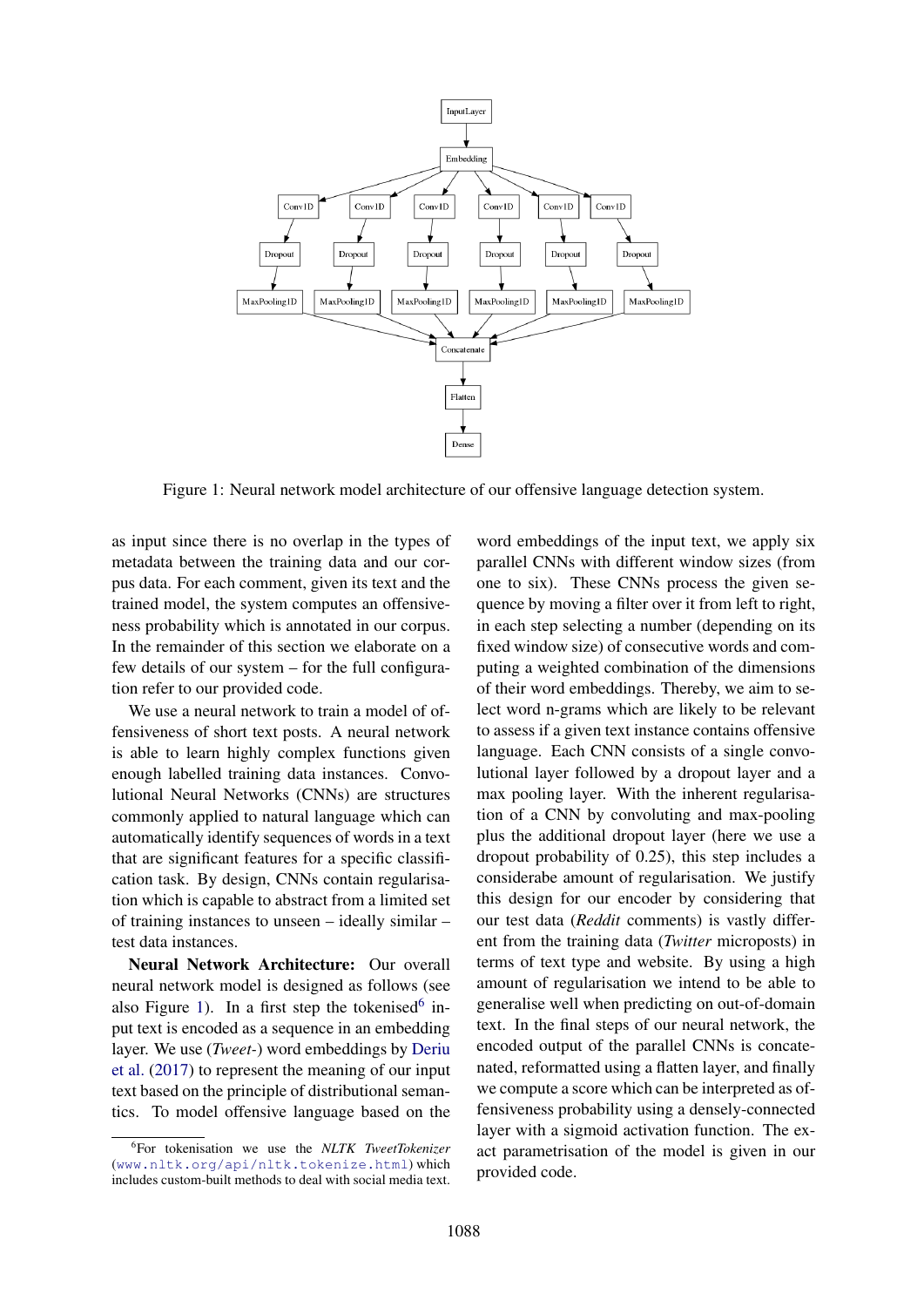Training Procedure: We train our model using the *Offensive Language Identification Dataset (OLID)* [\(Zampieri et al.,](#page-8-10) [2019a\)](#page-8-10) which has been used for the *OffensEval 2019*[7](#page-4-2) shared task of *"Identifying and Categorizing Offensive Language in Social Media"*. The training dataset consists of 13,240 *Tweets* as individual messages labelled for containing offensive language or not. The distribution of non-offensive to offensive messages in this dataset is approximately 2:1, i. e. there are 4,400 messages labelled as being offensive. Our training algorithm optimises the weights of the model based on 11,916 samples (90%) of these annotated instances and validates on the remaining 1,324 samples (10%) to avoid overfitting. Early stopping is executed when the performance on the validation set did not improve in the last few training epochs and we load the weights from after the epoch which lead to the maximum validation set performance.

**Prediction:** During testing we apply the abovementioned trained model to each comment of our corpus and annotate the predicted offence as follows. We add new metadata to our *XML* corpus by including the attributes p\_off and off for the comment elements. While the predicted probability score is directly stored as value of  $p_{of}$ f, the value of  $\circ$  f  $\epsilon$  expresses if the predicted probability of a comment to contain offensive language is higher than 0.5, which we annotate as one of the possible binary values "True" or "False".

#### <span id="page-4-0"></span>3.2 Extraction of Linear Dialogues

The abovementioned corpus creation process (cf. Section [2\)](#page-1-0) provides us with a dataset of comments structured in a forum-like manner as a tree – a top post with direct replies which can in turn have direct replies themselves and so on. After we processed this corpus using our offensive language detection system, the comments in this corpus include annotations expressing their offensive probabilities. However, as we aim to analyse conversations as turn-based dialogues around offensive comments, we now have to filter the corpus and extract such linear dialogues. In this section we describe our method for this extraction process.

Our corpus can be formally described as a set of comments C, a set of submissions  $S \subset C$  and a set of relations R, where each comment  $c_i \in C$ 

| #comments = $n$     | #submissions |
|---------------------|--------------|
| $n \leq 10$         | 265,068      |
| $10 < n \leq 100$   | 83,295       |
| $100 < n \leq 1000$ | 8,539        |
| n > 1000            | 80           |
| average             | 14           |
| $average_{(n>1)}$   |              |

<span id="page-4-3"></span>Table 1: Number of comments per submissions.

is either a submission or top post  $c_i \in S$  or a direct reply to exactly one other comment  $c_j \in C$ , i. e.  $\forall_{c_i \in C} \ \exists !_{c_i \in C} : (c_j, c_i) \in R$ .

For our target of linear conversations we now need to extract a simplified dialogue out of this dataset, i. e. a linear structure of turns. In general, we consider a linear conversation an ordered list of comments from our corpus as  $\{c_1, c_2, ..., c_n\}$ where  $\forall_{i \in \{1,...,n-1\}} : (c_i, c_{i+1}) \in R$ .

We assert the following requirements to refine this structure. As we intend to compare dialogues around offensive comments with each other and find patterns amongst them, we have to analyse a uniform structure of contexts. Thus, we require all linear conversations to have a fixed length (number of comments) and the context before and after an offensive comment to be equal in size. Additionally, we included the the top-level comment for each linear conversation to give information about the general topic in each case.

Thus, we define a linear conversation from our corpus as  $l = \{c_0, c_1, c_2, ..., c_n\}$ , where  $\forall_{i \in \{0,\dots,n\}} c_i \in C, \forall_{i \in \{1,\dots,n-1\}} : (c_i, c_{i+1}) \in R,$  $c_0 \in S$ , p\_off $(c_{\frac{n}{2}}) > 0.5$  with  $n = 2 * k + 2$ , where  $k \in \mathbb{N}$  corresponds to the number of comments of the context to the left and right of the offensive comment (or window size) and there has to be a path from  $c_0$  to  $c_1$ .

### <span id="page-4-1"></span>3.3 Decoupling Functions

In order to determine the progression of offensive probability we have preliminarily tested two gradient based approaches on linear dialogues of two users: firstly, using the gradient of all dialogue turns  $(c_1, \ldots, c_n)$ ; secondly, comparing the gradient before and after the offensive comment (comparison of  $(c_1, ..., c_{\frac{n}{2}-1})$  to  $(c_{\frac{n}{2}+1}, ..., c_n)$ ). We visualise these approaches in our experiments in Section [4.4.](#page-6-0) In future work we intend to compare the gradient of the two different users. This will theoretically show the most meaningful forms of

<span id="page-4-2"></span> $7$ [https://competitions.codalab.org/](https://competitions.codalab.org/competitions/20011) [competitions/20011](https://competitions.codalab.org/competitions/20011)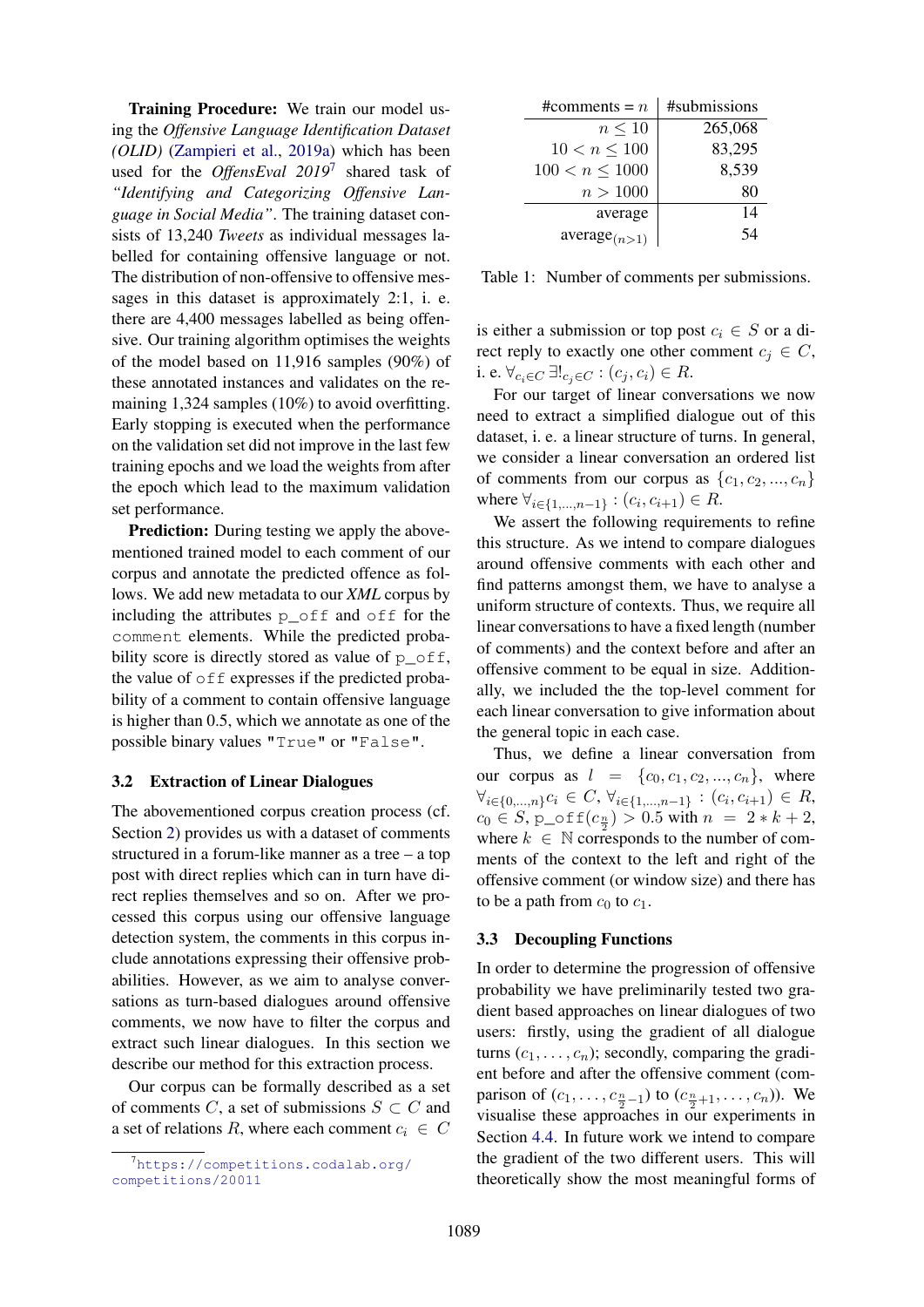| $\mathcal{C}_i$ | author             | off_p            | comment                                                                                                                                                                                                                                                                                                                                                                                                                                                                                                |
|-----------------|--------------------|------------------|--------------------------------------------------------------------------------------------------------------------------------------------------------------------------------------------------------------------------------------------------------------------------------------------------------------------------------------------------------------------------------------------------------------------------------------------------------------------------------------------------------|
| $\mathbf{0}$    | $user_1$           | $\boldsymbol{0}$ | Do you find your government to be trustworthy?                                                                                                                                                                                                                                                                                                                                                                                                                                                         |
| 1               | $user_2$           | 0.11             | So why exactly they don't feel safe? Because Russia planned Babchenko as-                                                                                                                                                                                                                                                                                                                                                                                                                              |
|                 |                    |                  | sasination? Or because SBU managed to prevent that and safe him and 30+<br>others?                                                                                                                                                                                                                                                                                                                                                                                                                     |
| 2               | user <sub>-1</sub> | 0.20             | The way I understood it, they were not feeling safe in the first place, and now<br>they feel that the authorities undermined what little trust they had.                                                                                                                                                                                                                                                                                                                                               |
| 3               | $user_2$           | 0.97             | If your understanding is correct than I must state that those journalists are<br>dumb as fuck and infantile people.                                                                                                                                                                                                                                                                                                                                                                                    |
| $\overline{4}$  | $user_1$           | 0.85             | Why are they dumb? Because they are sceptical of this whole circus?                                                                                                                                                                                                                                                                                                                                                                                                                                    |
| 5               | $user_2$           | 0.30             | Because they can't set priorities between national security, life and death of<br>people and their personal feelings.                                                                                                                                                                                                                                                                                                                                                                                  |
| 6               | user <sub>-1</sub> | 0.52             | The issue is that they don't trust the government. They don't believe this thing<br>was needed, or even worse, they don't believe that there was an actual threat in<br>the first place. Do you find your government to be trustworthy? Why do you<br>believe that this was real?                                                                                                                                                                                                                      |
|                 | $user_2$           | 0.64             | "The issue is that they don't trust the government." No one trust gov-t in<br>Ukraine. Any gov-t. It's a national feature. Sometimes it's good, sometimes<br>it's bad. And up to 100% of journalists only criticizing the gov-t all the time -<br>it's just how things work here. People don't trust the officials and journalists<br>wat to be in trend. I doubt that any of those journalists actually lost some trust<br>to gov-t. They just never had it and now using this situation to state it. |

<span id="page-5-1"></span>Table 2: Example of a linear dialogue containing offence from our corpus.

dialogue progression. We plan to publish a detailed analysis of these examples, but for illustrative purposes and to articulate the motivation in data collection, below are brief overviews of instances where offence probability declines.

# <span id="page-5-0"></span>4 Experiments

In this section we describe our observations when we applied the abovementioned methods to our corpus data.

# 4.1 Corpus Analysis

The download of *Reddit* submissions and comments using the mentioned API led to the total number of 11,217,768 posts (356,982 being submissions). In Table [1](#page-4-3) we show the distribution of comments per submissions for certain ranges, to gain an understanding of how comments are structured in threads in this dataset. While the vast majority of submissions (approximately 74%) have very few replies  $(< 10$  comments), only 80 submission have more than 1000 comments. However, there is a substantial amount of threads with more than 10 comments and the average number of comments per thread – if we exclude threads with none or only one comment  $-$  is 54. Thus,

we consider this dataset to be rich enough to study conversations and to be representative for different phenomena.

# 4.2 Offensive Language Detection

Our training algorithm for offensive language detection calls early stopping on training epoch 10, where a maximum binary accuracy is reached on the validation dataset. The evaluation after this epoch shows a binary accuracy of 0.82 on the training data and a binary accuracy of 0.73 on the validation data.

# 4.3 Extraction of Linear Conversations

To extract linear conversations as we defined them above, we tested different window sizes for the context. We decided to at least have 50k instances of conversations around offensive comments as we expect this to be a representative set of different types of phenomena. We set the window size  $k = 3$  for the contexts before and after offensive comments, which leads to 67,456 instances of linear dialogues of length 7 (plus one for the top post), i. e. here  $l = \{c_0, c_1, \ldots, c_7\}$  while  $p_{\text{off}}(c_4) > 0.5$ . In Table [2](#page-5-1) we provide an individual example of a linear conversation from our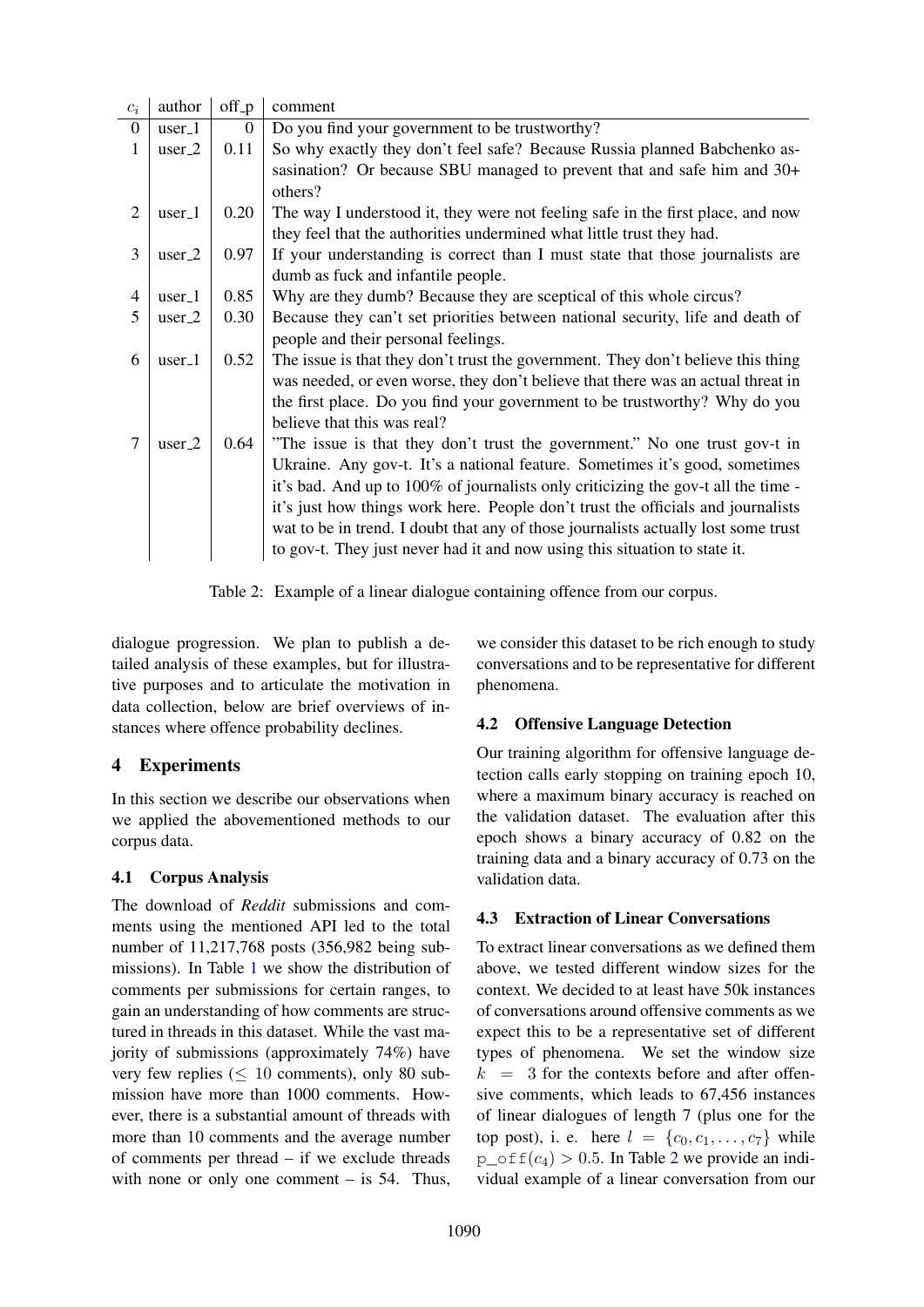

<span id="page-6-1"></span>Figure 2: Gradient of all comments in extracted linear conversations.

dataset including offensive probabilities.

We have to consider that linear conversations from our dataset can have a certain partial overlap. From the data structure it only follows that the comments in the context before the offensive comment are given, here  $\{c_0, c_1, c_2, c_3\}$ . For the comments after the offensive comment (here  ${c_5, c_6, c_7}$ , there is the possibility to produce multiple linear conversations when there are multiple direct replies to one comment. We call this case branching, i. e. when we have multiple linear conversations which differ only in some of the comments  $\{c_5, c_6, c_7\}$  – when following a different branch in the tree.

To analyse the frequency of this phenomenon, we counted how many unique first parts exist in our set of 67,456 linear conversations. If we only consider  $\{c_0, \ldots, c_4\}$ , there are 54,286 unique instances. If we add  $c_5$ , there are 57,077 unique instances and if we add  $c<sub>6</sub>$  there are 60,647 unique instances. Considering these values, we assume that branching is rather infrequent and we have mostly entirely different linear dialogues of this fixed length.

### <span id="page-6-0"></span>4.4 Progression of Offensive Probability

We now want to investigate the change of the level of offensiveness in turns of our linear dialogues statistically.

Complete Linear Dialogue Progression: We calculated the linear regression gradient of all comments in the collected linear dialogue, and searched for instances where gradient decline was the steepest. In simple terms, these reflect conversation where replies have been less offensive than the stimulus. The graph in Figure [2](#page-6-1) shows the mean placement of each dialogue turn for the 50 steepest gradient dialogues, as well as standard deviation in red; a line of best fit is shown in blue. A clear downward vector in the overall gradient is shown, as well as a steep decline in the latter half of the dialogue, standard deviation accounted for.

Pre/Post Offence Comparison: We used the initiating offensive instance (comment 4) to split the dialogue into two halves (comment 1-4 and 4-7), and then we compared their gradients. We searched for instances with opposing directions. Unlike the above approach, comparing two halves allows us to see the impact on dialogue of the offensive comment, and measure how it was reacted to. The graph in Figure [3](#page-7-1) shows a mean downward trajectory for the fifty most clear examples of this gradient.

In the example instance given in Table [2](#page-5-1) the initiating comment probability is 0.85 in a reply to a clearly offensive comment towards a group of journalists (probability of 0.97). The latter half of the dialogue passively expands on that point, without returning to profanity or offence. We can reasonably say that user 1 is consistently responding to user 2 without offending, and therefore of interest to a study on inoffensive approaches to offensive dialogue.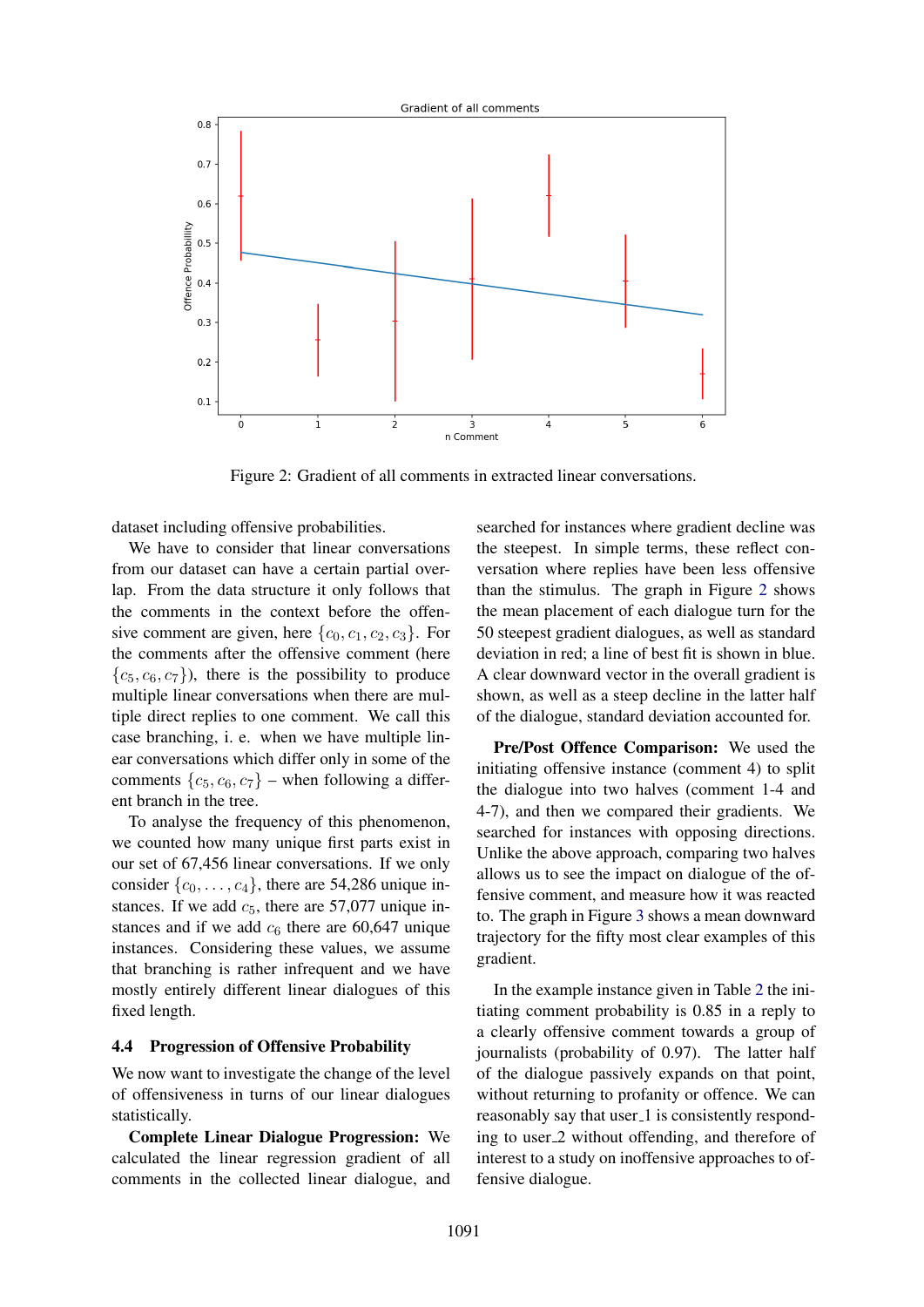

<span id="page-7-1"></span>Figure 3: Gradient in comments before and after offensive comment trigger.

### <span id="page-7-0"></span>5 Conclusion

In this paper we presented our data collection strategy for a corpus containing conversations and discussed methods to analyse the corpus for linear dialogues around offensive comments. With a substantial dataset of over 11 million posts we are able to analyse over 50k unique linear dialogues, each consisting of seven turns predicted to contain offensive language. We now discuss our two main contributions.

Using offensive-tagged individual messages as training data for assessing the offensiveness of dialogue turns: Our method to detect offence is based on a machine learning model which predicts whether individual messages contain offensive language or not. In our model architecture, the computed probability expresses the confidence of the system that words and n-grams of the post are typical expressions of offensive language. We understand the offensiveness of a dialogue turn to be approximately in line with this assessment. A post can be seen as highly offensive when it contains several word sequences which are usually used to express offence. A low level of offensiveness can be expressed by using word sequences which are only incidentally used in offensive comments, i. e. they might for example not be offensive to everyone.

We also want to note that our offensive language detection model is not fully optimised: we intend

in future work to experiment with different training data. The rather low scores given for the performance on the training/validation set can also be justified by the high amount of regularisation in our model which was implemented to make it generalise more when applied to our dataset (which is different from the training data). The training algorithm also does not optimise on accuracy as we use class weights, giving the more infrequent class of offensive comments a higher weight. If we further go into the direction to base methods for automatic analyses on the computed scores, it might be worth to investigate further how to optimise the detection system.

Analysing conversations around offensive comments using decoupling functions to find tactics to counter offence: We have shown that the analysis of gradients should be considered when we want to measure the change in offensiveness of a conversation. With the use of decoupling functions it especially seems suitable to split dialogues around offensive comments into two halves to find tactics to counter offence, i. e. especially instances where the gradient declines after the offensive comment trigger.

In future work we aim to focus on researching manual and statistical methods to find tactics to counter offence. However, the analyses of the given dataset and the provided code show promising results by pointing into the right direction.